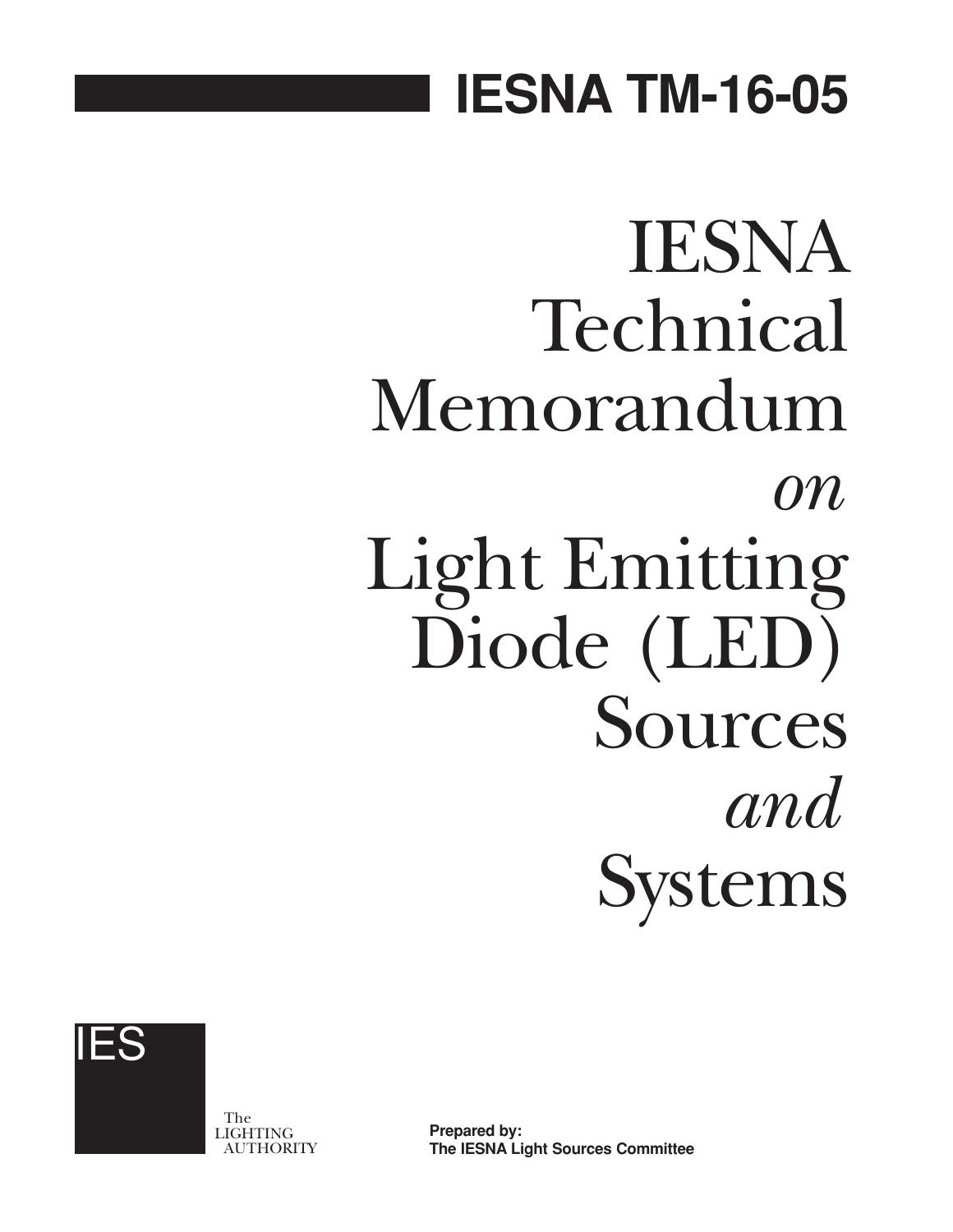## **IESNA TM-16-05**

**Technical Memorandum on Light Emitting Diode (LED) Sources and Systems**

Publication of this Recommended Practice has been approved by the IESNA. Suggestions for revisions should be directed to the IESNA.

**Prepared by: The IESNA Light Sources Committee**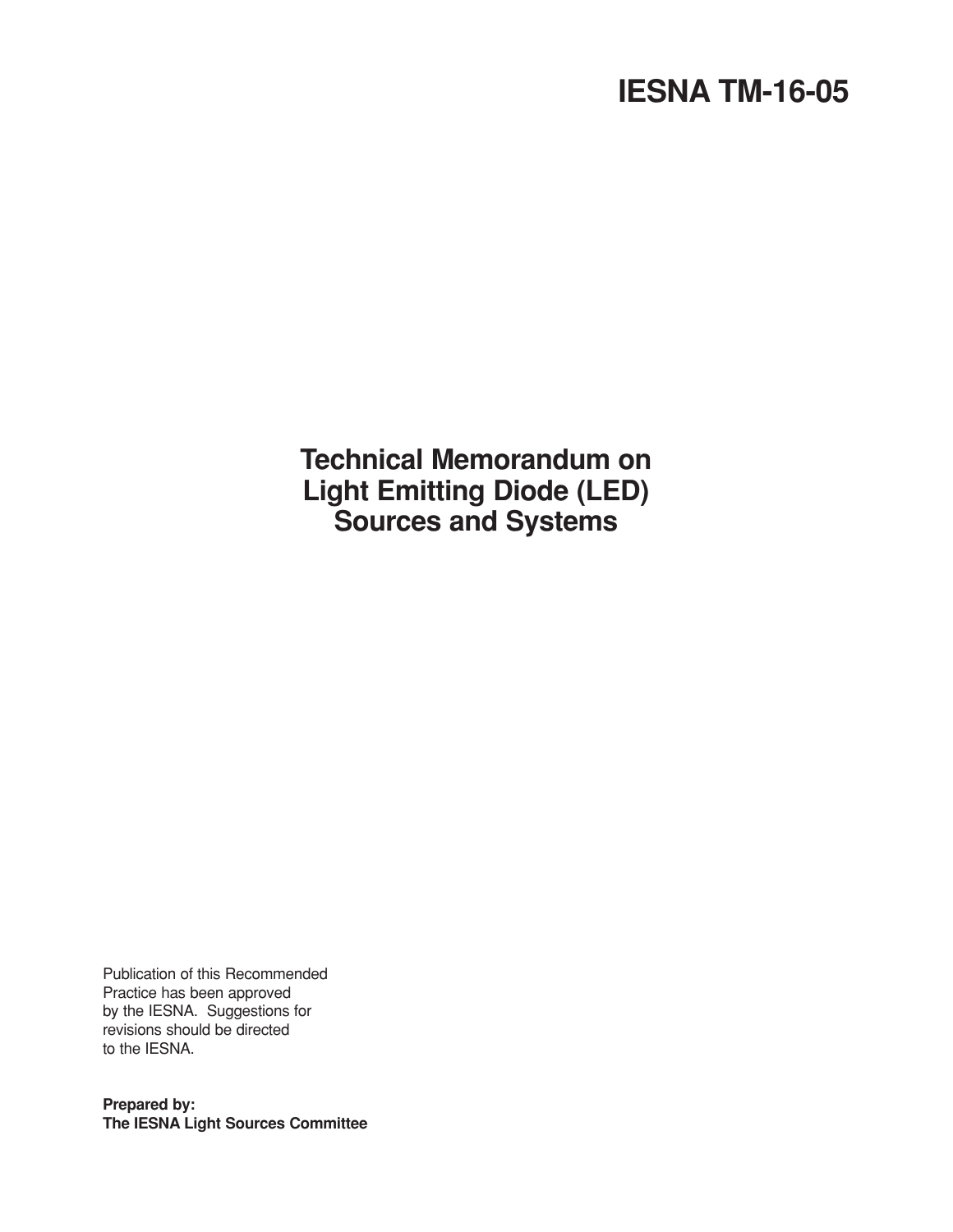*Copyright 2005 by the Illuminating Engineering Society of North America.*

*Approved by the IESNA Board of Directors, April 11, 2005, as a Transaction of the Illuminating Engineering Society of North America.*

*All rights reserved.* No part of this publication may be reproduced in any form, in any electronic retrieval system or otherwise, without prior written permission of the IESNA.

Published by the Illuminating Engineering Society of North America, 120 Wall Street, New York, New York 10005.

IESNA Standards and Guides are developed through committee consensus and produced by the IESNA Office in New York. Careful attention is given to style and accuracy. If any errors are noted in this document, please forward them to Rita Harrold, Director Educational and Technical Development, at the above address for verification and correction. The IESNA welcomes and urges feedback and comments.

*Printed in the United States of America*

ISBN # 0-87995-206-70

#### **DISCLAIMER**

IESNApublications are developed through the consensus standards development process approved by the American National Standards Institute. This process brings together volunteers representing varied viewpoints and interests to achieve consensus on lighting recommendations. While the IESNA administers the process and establishes policies and procedures to promote fairness in the development of consensus, it makes no guaranty or warranty as to the accuracy or completeness of any information published herein. The IESNA disclaims liability for any injury to persons or property or other damages of any nature whatsoever, whether special, indirect, consequential or compensatory, directly or indirectly resulting from the publication, use of, or reliance on this document.

In issuing and making this document available, the IESNA is not undertaking to render professional or other services for or on behalf of any person or entity. Nor is the IESNA undertaking to perform any duty owed by any person or entity to someone else. Anyone using this document should rely on his or her own independent judgment or, as appropriate, seek the advice of a competent professional in determining the exercise of reasonable care in any given circumstances.

The IESNA has no power, nor does it undertake, to police or enforce compliance with the contents of this document. Nor does the IESNA list, certify, test or inspect products, designs, or installations for compliance with this document. Any certification or statement of compliance with the requirements of this document shall not be attributable to the IESNA and is solely the responsibility of the certifier or maker of the statement.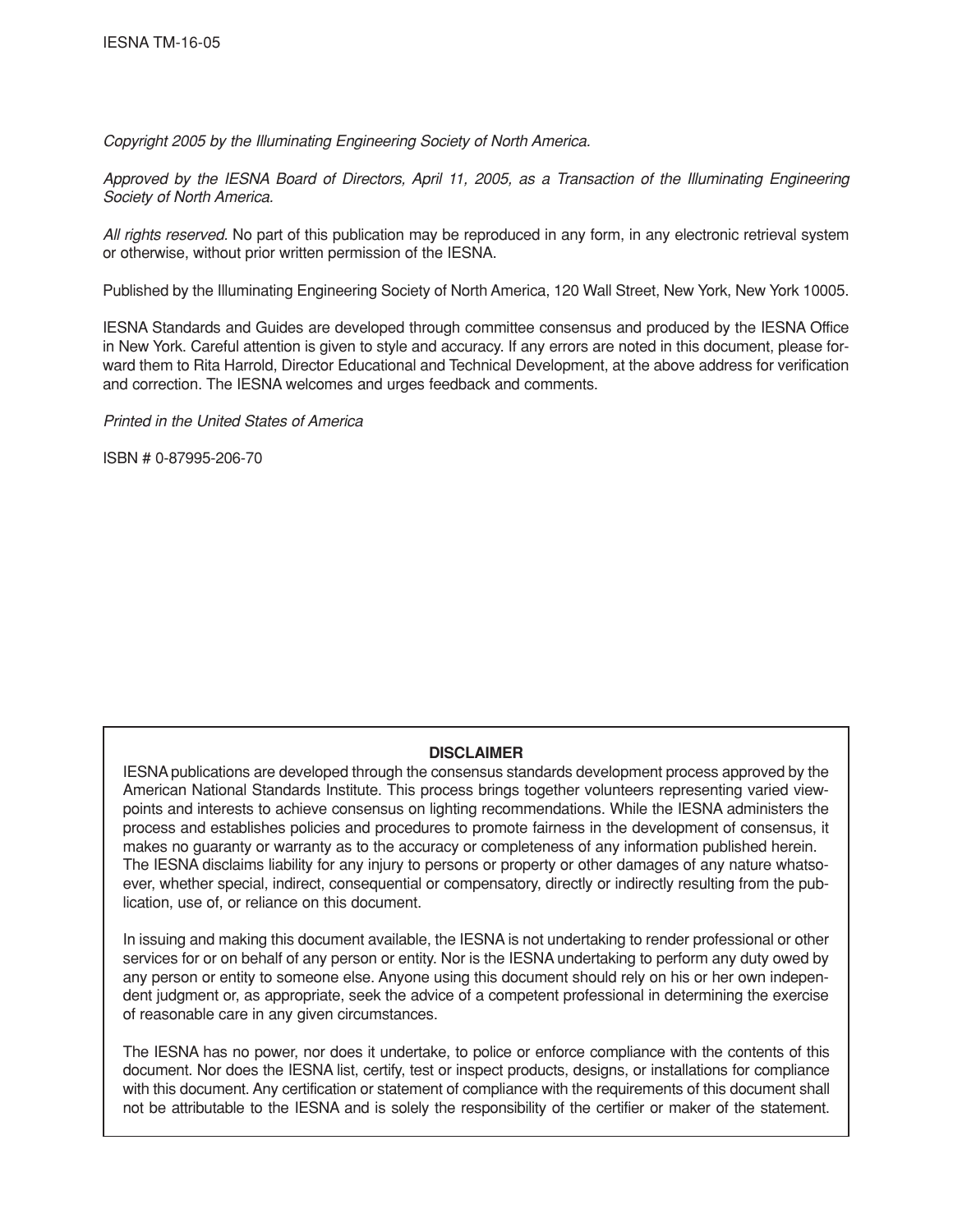### Prepared by the IESNA Light Sources Committee

#### **IESNA Light Sources Committee**

Sarah Carleton, Chair

| R. Barton      | L. Reeder*  |
|----------------|-------------|
| F. Douros      | B. Ryan     |
| E. Graff       | J. Waymouth |
| P. Hakkarainen | I. Yeo      |
| R. Horner      | C. You      |
| M. R. Mahjoub  |             |
| E. Perkins     | *Advisory   |
|                |             |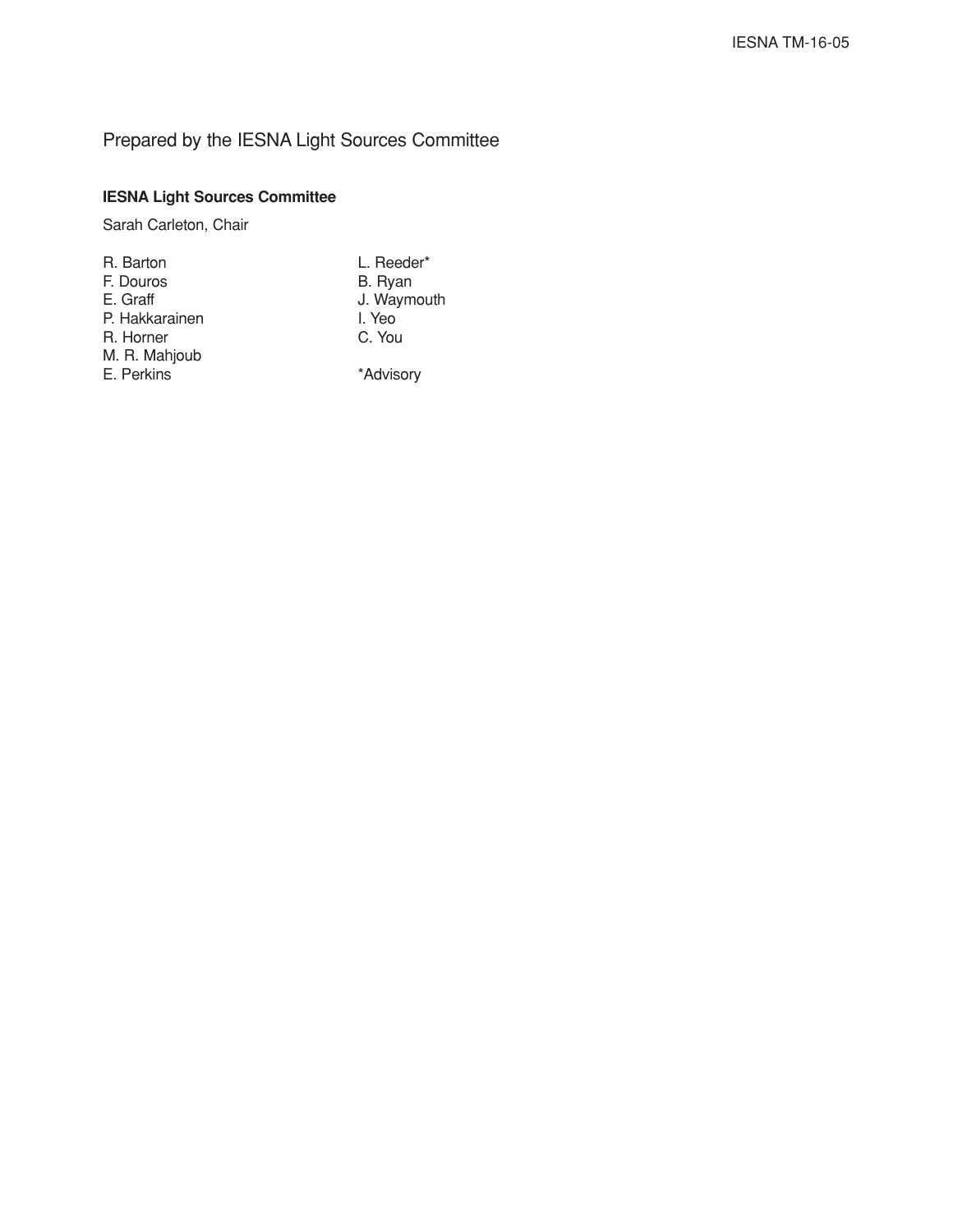## **CONTENTS**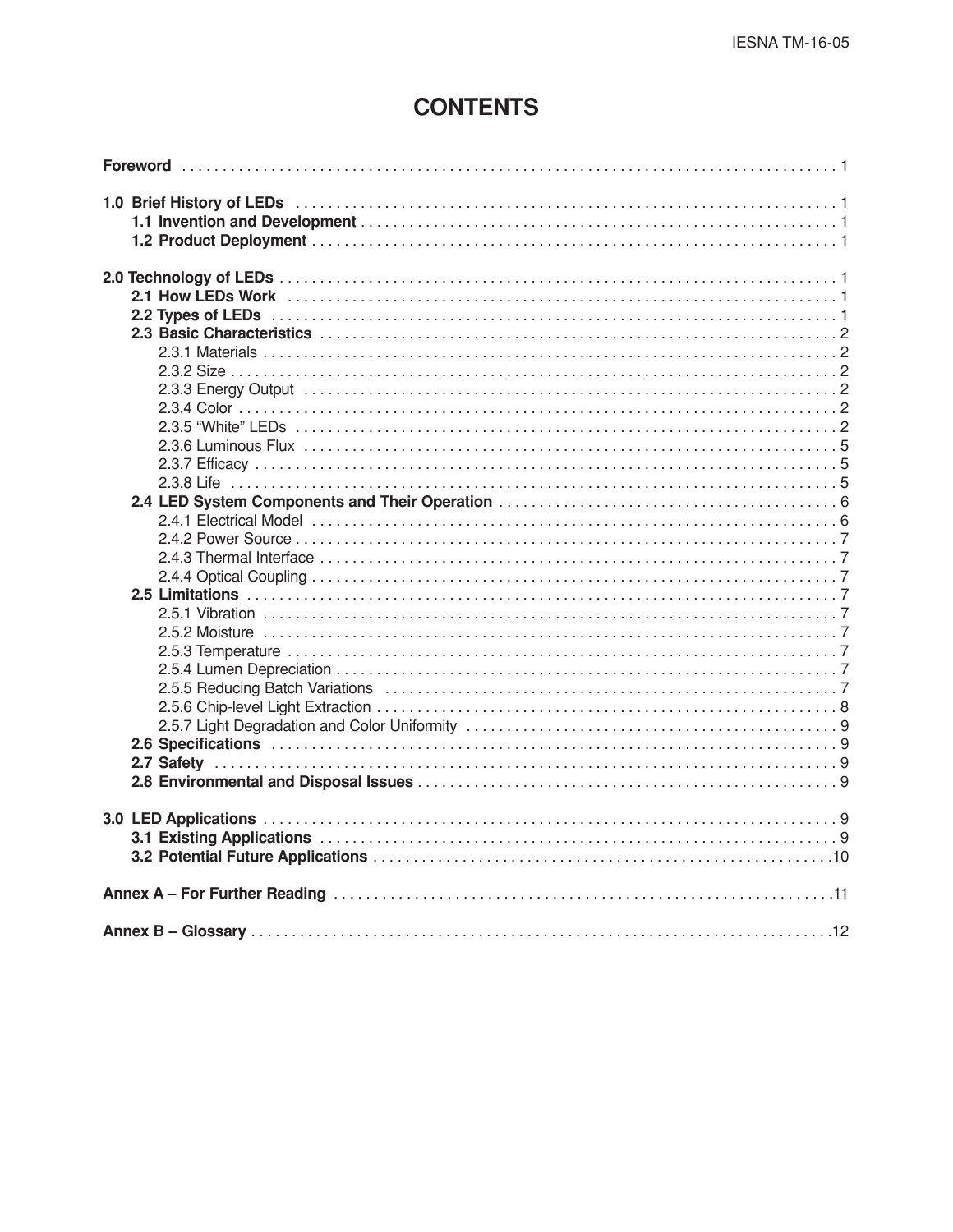Technical Memorandum on Light Emitting Diode (LED) Sources and Systems

#### **FOREWORD**

The purpose of this Technical Memorandum is to describe Light Emitting Diode (LED) sources and systems and to answer the most common questions that the lighting industry receives from the curious public. The authors, all members of the IESNA Light Sources Committee, represent a wide cross section of lighting disciplines – from LED-source, lamp, and luminaire manufacturers to lighting-controls producers.

While LEDs operate by converting electrical energy into light energy, this is the only similarity with other light sources in general use today. LEDs look different, are manufactured differently, and are handled differently than other light sources. For example, consumers cannot go to their local hardware store and purchase a replacement "LED lamp."

LEDs are currently being used in advertising signs, keychain and full-power flashlights, exit signs, traffic signals, and vehicle signaling systems – literally hundreds of unique applications. Research by dozens of companies is underway to deploy LEDs even further. The ultimate goal is to move these special light sources into common usage for general lighting wherever applicable. Therefore, TM-16 will be updated from time to time to report on industry progress toward that end.

#### **1.0 BRIEF HISTORY OF LEDS**

#### **1.1 Invention and Development**

In 1962, Nick Holonyak of General Electric invented the first practical light-emitting diode operating in the red portion of the visible spectrum. Throughout the later 1960s and 1970s, further invention and development produced additional colors and enabled LEDs to become a readily available commercial product. **Figure 1** illustrates the advances made in LED technology from the 1960s to the year 2000.

#### **1.2 Product Deployment**

LEDs were initially deployed as indicators in electronic measurement devices, and later used in sevensegment alpha-numerics that became briefly popular in digital watches and other display applications during the early 1970s. Later, as output power and color variation improved, LEDs were adapted into various other direct displays including traffic lights and automotive applications.

Most often associated with the LED is the classic T-1<sup>%</sup> lamp "bullet shape" because early LEDs retained the outline of the indicator they replaced. Later, surface mount technology (SMT) packaging was adopted because it did not require a through-hole when used on printed circuit boards, and it provided better thermal transfer. As power levels increased, new high-flux packages were developed to handle the increased thermal loads.

#### **2.0 TECHNOLOGY OF LEDs**

#### **2.1 How LEDs Work**

Basically, LEDs are solid-state semiconductor devices that convert electrical energy into visible light. When certain elements (see **Figure 2**) are combined in specific configurations and electrical current is passed through them, photons (light) and heat are produced. The heart of LEDs, often called a "die" or "chip," is composed of two semiconductor layers – an n-type layer that provides electrons and a p-type layer that provides holes for the electrons to fall into. The actual junction of the layers (called the p-n junction) is where electrons and holes are injected into an active region. When the electrons and holes recombine, photons (light) are created. The photons are emitted in a narrow spectrum around the energy band gap of the semiconductor material, corresponding to visible and near-UV wavelengths.

Customers can purchase LED products in many different forms since the devices are sold as separate dies or in packages. Engineers, specifiers, and buyers should be directly involved in the specification of the LEDs, drivers, thermal management technology, and other system components to assure that the end product (luminaire) has the performance and life required. Often thermal management, mechanical mounting, driver circuitry, controls, lenses, and optics are offered as an optimized lighting system package (see **Figure 3**).

#### **2.2 Types of LEDs**

Discrete LEDs may be sold as the die itself. However, most LEDs are purchased in a package which is a much more usable configuration for the luminaire manufacturer. **Figure 4** shows examples of five different LED packages on the market today and illustrates their approximate size.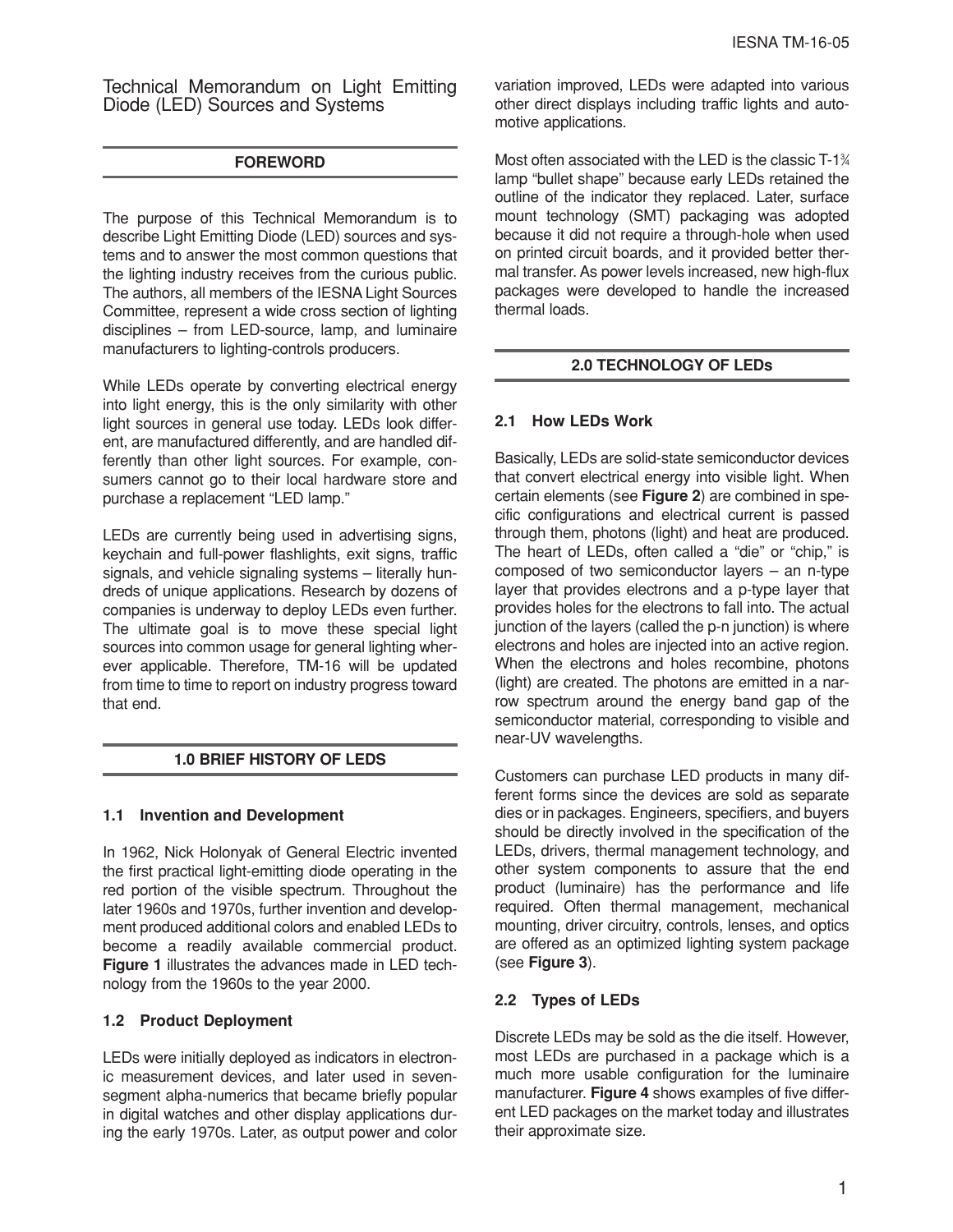#### **2.3 Basic Characteristics**

**2.3.1 Materials.** Assembled as an LED, phosphides and nitrides of aluminum, indium, and gallium produce light of different colors and efficacies. The two major material groups are the InGaP (indium-gallium phosphide) compounds, used to create red and amber, and the GaN (gallium nitride) compounds, used to create blue, cyan, and green. These LED materials can also generate infra-red and ultra-violet radiation outside the visible range.

**2.3.2 Size.** LED die sizes range from tenths of millimeters for small-signal devices to greater than a square millimeter for the power packages available today. By using multiple dies or groups of packaged LEDs, the light needed by the application can be obtained.

**2.3.3 Energy Output.** The output of an LED is dissipated as light and heat. The light is emitted from the LED die in all directions. Based on the shape of the die, the material from which it is constructed, and the package in which it is assembled, light from the surface of a packaged LED can be captured for use in a lighting system. Heat is not radiated (as it is with conventional lighting technology) but is retained in the LED package. Heat must be effectively conducted away from the die by the packaging materials or the device leads. Without proper thermal management, internally-generated heat can cause packaged LEDs to fail. No infra-red or ultraviolet energy is emitted in the beam of a visible LED.

**2.3.4 Color.** The color of an LED is determined by the dominant wavelength of the device. Typical singlewavelength LED output falls on the standard CIE chromaticity diagram as shown in **Figure 5**.





**Figure 4: Common LED packages shown alongside a U.S. dime (17.9 mm diameter): (a) surface mount (<1 mm2 area); (b) surface mount (~3 mm2 area); (c) T-13 ⁄4 lamp style (5 mm diameter), (d) super flux design (7.6 mm2 area); and (e) high-flux power design (~8 mm diameter).**

**2.3.5 "White" LEDs.** White light can be obtained from LEDs by any of the following three methods:

*Color mixing:* the primary light from three individual LEDs (red, green, and blue) is mixed together, creating white light (see **Figure 6** for an illustration of the color mixing principle).

*Binary complementary wavelength conversion:* a blue LED is complemented with a yellow phosphor and white light is created. Cool white LEDs (with a typical color temperature of 5500 K) are produced in this manner. By adding a secondary red phosphor, warm white LEDs (with a typical color temperature of 3200 K) are produced.

*Ultra-violet wavelength conversion:* a single ultraviolet LED is used to excite a tri-color phosphor, thus creating white light.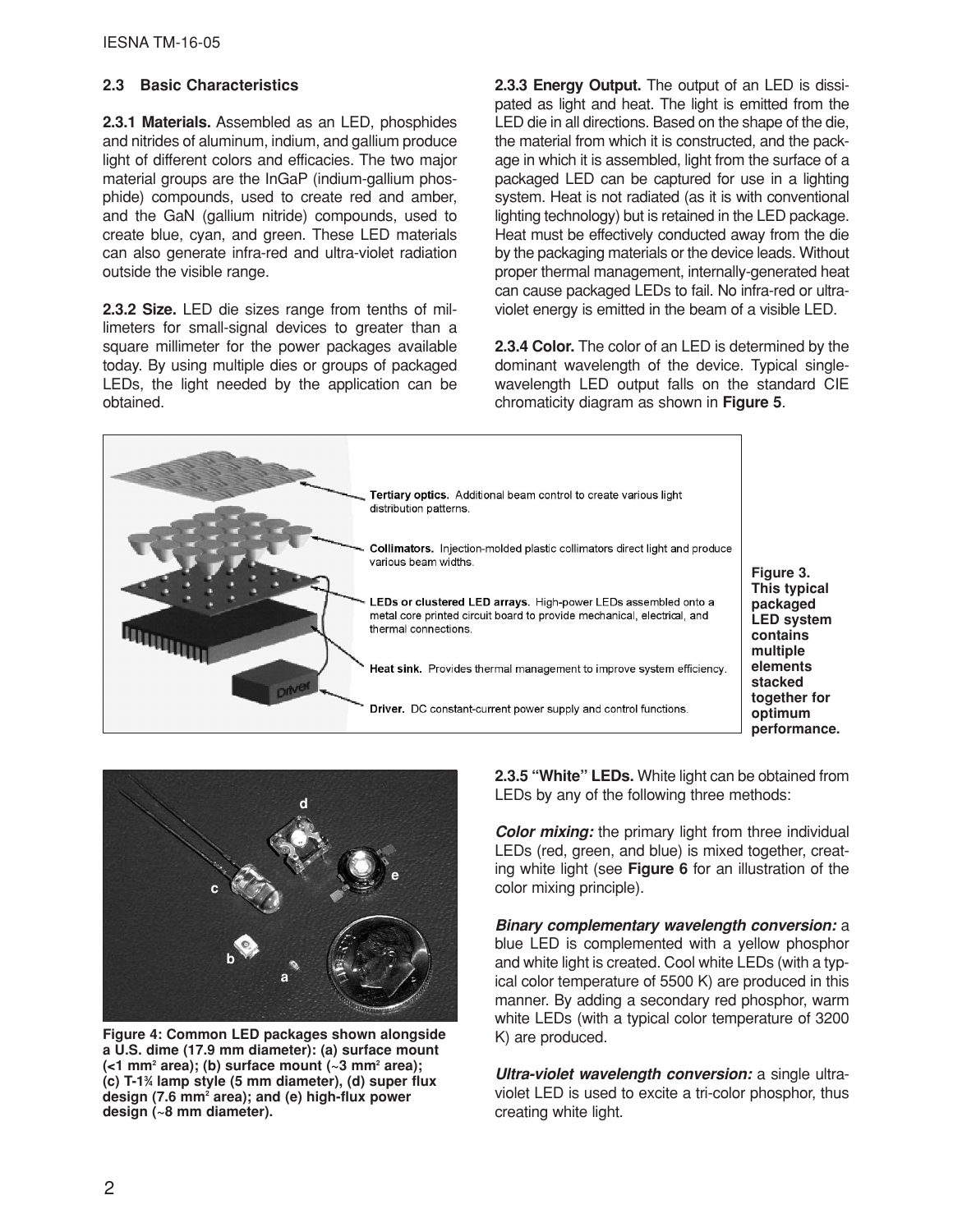

**Figure 1. The evolution of efficacy of solid-state lighting technologies as reported for laboratory models. The efficacy of a 60-W incandescent lamp at 14 lm/W and a 32-W fluorescent lamp at 94 lm/W are shown for comparison purposes only. [adapted from** *Light emitting diodes (LEDs) for general illumination – an OIDA technology roadmap update 2002***].**



**Figure 2. These 12 elements are important to the construction of LEDs. Elements shaded orange are base materials; elements shaded blue are p-type dopants; elements shaded green are n-type dopants.**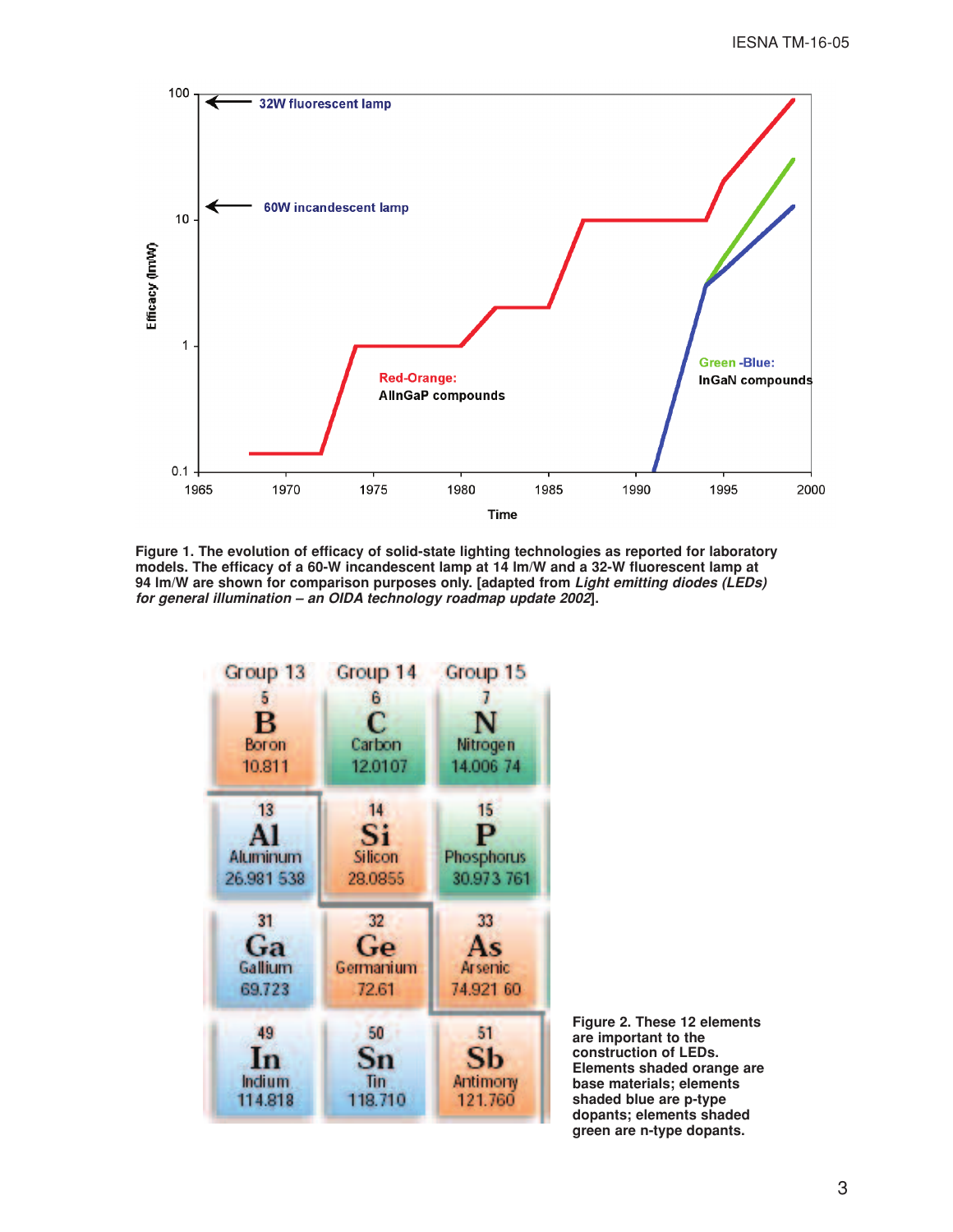

**Figure 5. Chromaticity coordinates of typical single-wavelength LEDs shown on a standard CIE chromaticity diagram [adapted from** *Schubert and Miller,* **1999].**



**Figure 6. This diagram illustrates the principle of color mixing. The triangular area shows the possible chromaticity coordinates that can result from mixing together the light from red, green, and blue LEDs [adapted from** *Schubert***, p. 190].**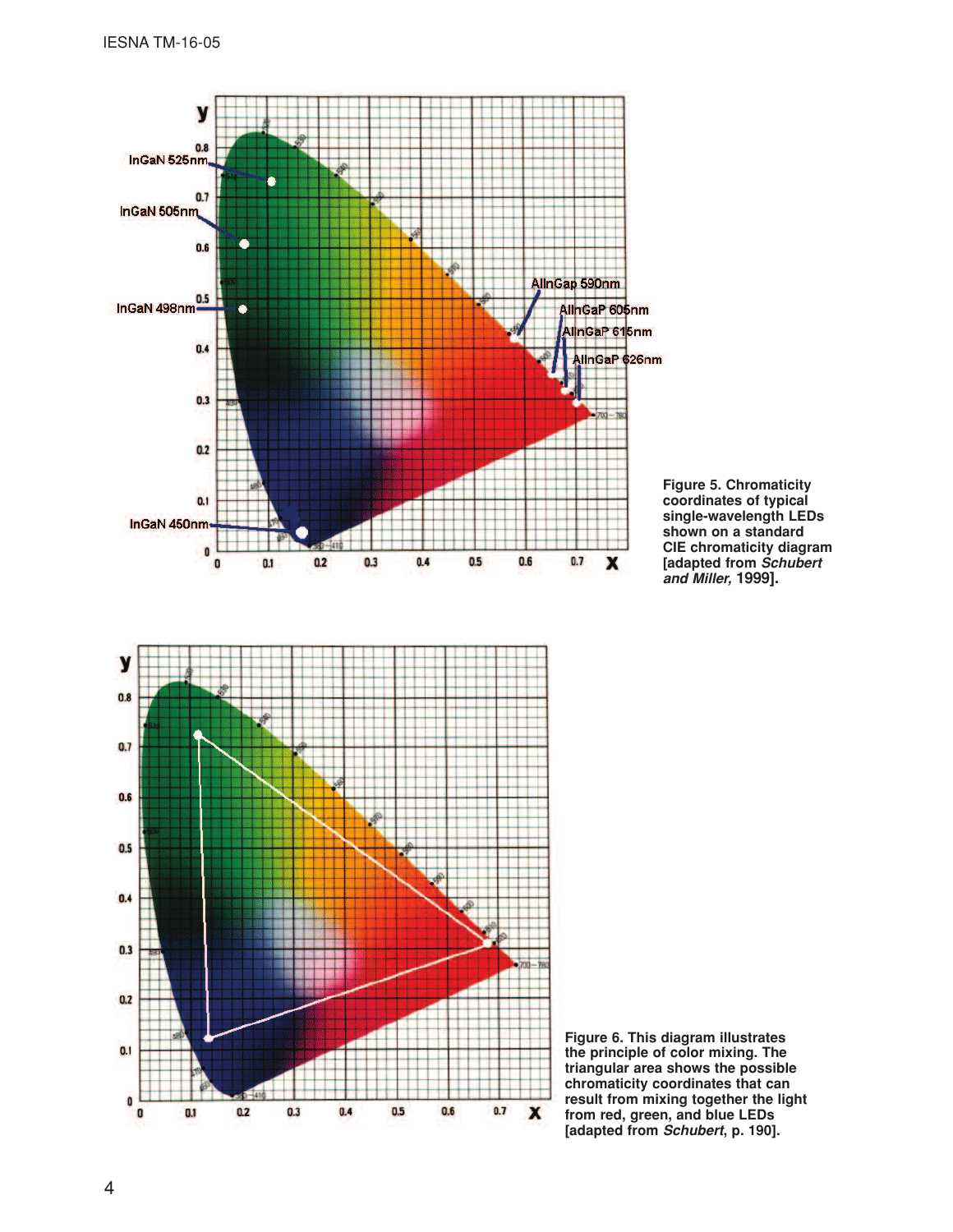|                      | (1) RGB White                                                                                                                                                  | (2) Blue LED<br>+ Yellow (+Red) Phosphor                                                                        | $(3)$ UV LED<br>+RGB Phosphor                                                                                                                   |
|----------------------|----------------------------------------------------------------------------------------------------------------------------------------------------------------|-----------------------------------------------------------------------------------------------------------------|-------------------------------------------------------------------------------------------------------------------------------------------------|
| ADVANTAGES           | • Color can be changed<br>dynamically<br>• As a luminance source,<br>millions of colors can be<br>produced<br>• Highest efficacy                               | • High efficacy<br>• Technology exists today<br>• Cool white (5500 K, 70 CRI)<br>• Warm white (3200 K, 90 CRI)  | • Potential for limited "tint"<br>variation<br>• Simple ballast (driver)<br>• Good color uniformity                                             |
| <b>DISADVANTAGES</b> | • Requires more complex driver<br>electronics<br>• Color shifts due to<br>temperature and aging<br>• As an illumination source,<br>color rendition can be poor | • Potential for "tint" variations<br>• Tint variation must be<br>controlled optically and by<br>(bin) selection | • Lower efficacy<br>• New phosphor development<br>required<br>• Potential UV packaging<br>problems<br>• Shorter life<br>• Clouding of the epoxy |

**Table 1: Three Methods of Creating White Light with LEDs (Evaluation Summary)**

The advantages and disadvantages of each method are summarized in **Table 1**.

**2.3.6 Luminous Flux.** Luminous flux refers to the total light available from an LED and it is measured in lumens (lm). This amount varies according to the LED's color, and depends on the current density the LED die can manage. Package properties also limit the electrical current that can be safely driven through LED assemblies. The more current an LED device can handle, the more luminous flux it will produce. At this time, small-signal white LEDs can produce approximately 2-4 lm in a 5-mm package when driven at 20-30 mA. Power-packaged white LEDs can produce 25-120 lm when driven at 350-1000 mA.

**2.3.7 Efficacy.** LED system efficacy is defined as the luminous flux (lumens) produced by the system divided by the system power input (Watts) and is expressed lm/W. This efficacy has increased since LEDs were first introduced (see **Figure 1**), and is projected to increase further according to an industry technology roadmap (see **Table 2**).

**2.3.8 Life.** While LEDs are considered very reliable, there is as yet no agreement on the definition of LEDsource or LED-system lifetime. Since LEDs do not have failure-prone filaments, their lifetimes are significantly longer than incandescent or halogen devices. However, the light output from an LED will deteriorate over time due to other mechanisms. An LED's color and the different assembly materials used in LED production cause the light output to decrease at various rates. This effect, termed lumen depreciation, may involve thousands of hours of operation before it is noticeable. Thus, one possible "lifetime" definition is the time required for an LED's output to fall to a certain percentage of its initial output.

The best LEDs achieve 70 percent lumen maintenance at 50,000 hours of operation under standard use conditions. The critical requirement for a successful LED system is that the luminaire remove excess heat from the package, keeping the LED die junction below its maximum rated temperature during system operation. In addition, in phosphor-converted LEDs (phosphors added to the encapsulant material convert the LED color from blue to white), the dome material in some packages can eventually cloud because the blue light affects the epoxy. Clouding causes a rapid degradation in light output so it is critically important to understand what type of white LED is being used in an application to assure the necessary life. It is recommended that the luminaire or LED manufacturer provide lumen maintenance curves that clearly specify the mean percentage of initial luminous flux available from the LEDs being used over the lighting system's expected operating hours. LED system light degradation is extremely dependent on heat management design, support component selection, and manufacturing process control. Therefore, a total system light output degradation curve should also be requested from the manufacturer.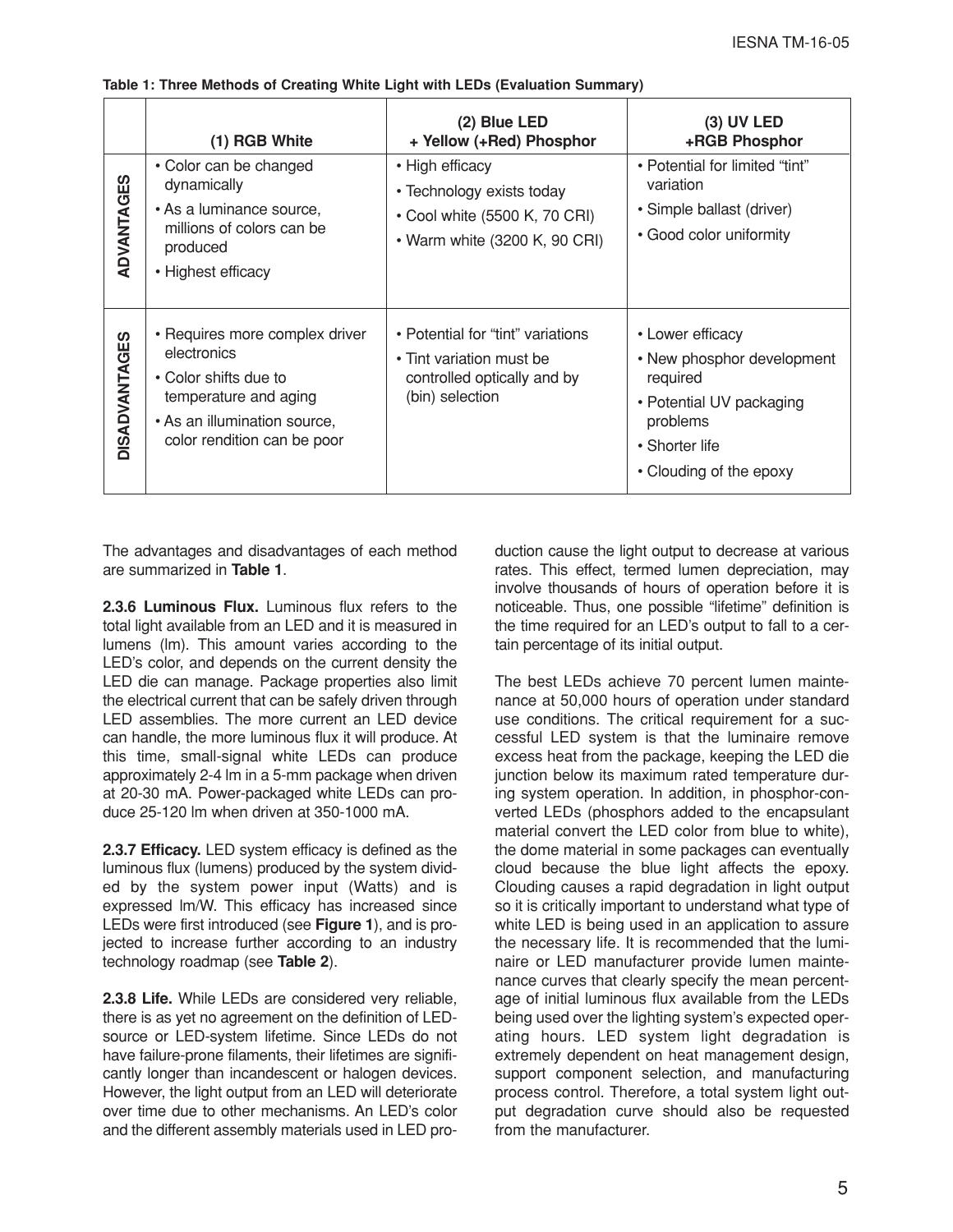| <b>Technology</b><br>$\rightarrow$<br>[date]                     | <b>SSL-LED</b><br><i>2002</i> | <b>SSL-LED</b><br><i>2007</i> | <i>SSL-LED</i><br>2012 | <b>SSL-LED</b><br><i>2020</i> | Incandescent<br>2002 | Fluorescent<br>2002 |
|------------------------------------------------------------------|-------------------------------|-------------------------------|------------------------|-------------------------------|----------------------|---------------------|
| <b>Luminous Efficacy</b><br>$\langle \text{Im}/\text{W} \rangle$ | 25                            | 75                            | 150                    | 200                           | 16                   | >85                 |
| Lifetime (khr)                                                   | 20                            | >20                           | >100                   | >100                          | 1                    | >20                 |
| Flux (Im/lamp)                                                   | 25                            | 200                           | 1000                   | 1500                          | 1200                 | 3000                |
| <b>Input Power</b><br>(W/lamp)                                   | 1                             | 2.7                           | 6.7                    | 7.5                           | 75                   | 32                  |
| <b>Lumens Cost</b><br>(\$/klm)                                   | 300                           | 20                            | < 5                    | < 20.4                        | 1.5                  |                     |
| <b>Lamp Cost</b><br>$(\$/lamp)$                                  | 5                             | $\overline{4}$                | $<$ 5                  | $<$ 3                         | 0.5                  | 5                   |
| <b>Color Rendering</b><br>Index (CRI)                            | $75 - 90$                     | $80 - 90$                     | $80 - 90$              | $80 - 90$                     | 100                  | >80                 |
| <b>Chip Temperature</b><br>$(^{\circ}C)$                         | 100                           | 300-600                       | 500-750                | 600-1000                      |                      |                     |
| <b>Input Power</b><br>Density (W/cm <sup>2</sup> )               | 100                           | $300 - 600$                   | 500-750                | 600-1000                      |                      |                     |

**Table 2: SSL-LED Lamp Performance as of 2002 and at Projected Target Dates\***

(developed by an industry-wide conference sponsored by the U.S. Department of Energy)

\**Note*:

(1) Metrics for color quality appropriate for SSL-LEDs have not yet been developed; hence the CRI values should be thought of as interim targets.

(2) The lumens and lamp costs shown are "street" costs, roughly two times higher than OEM costs.

(3) Values in the columns denoted by *SSL-LED 2007, SSL-LED 2012,* and *SSL-LED 2020* are targeted (future) values from the LED roadmap developed by an industry-wide conference sponsored by the DOE. Values in all the other columns are valid as of 2002 [adapted from *Light emitting diodes (LEDs) for general illumination – an OIDA technology roadmap update 2002 – November 2002*].

(4) The columns denoted by *Incandescent* and *Fluorescent* contain nominal, commonly-achievable values presented here for reference

#### **2.4 LED System Components and Their Operation**

**2.4.1 Electrical Model.** LEDs are diodes specially designed to convert electrical energy into visible light. Such a diode comprises a layer of n-type material bonded to a layer of p-type material, with electrical connections on each side. This arrangement conducts electricity in only one direction. When no voltage is applied to the diode, electrons from the n-type material fill holes from the p-type material along the junction between the layers, forming a depletion zone. In the depletion zone, the semiconductor material is returned to its original insulating state – all of the holes are filled, so there are no free electrons or empty spaces for electrons, and charge does not flow.

But now consider what happens when a voltage is applied across the p-n junction, with the n-type material connected to the negative side of the circuit and the p-type material to the positive side. If the voltage difference across the junction is high enough, electrons in the depletion zone are boosted out of their holes and begin moving freely again. The depletion zone disappears, current flows, and the interaction between electrons and holes has an interesting side effect – it generates light. This happens because free electrons (moving across the p-n junction) fall into empty holes from the p-type material and release energy. **Figure 7** shows the electrical model for LED operation.



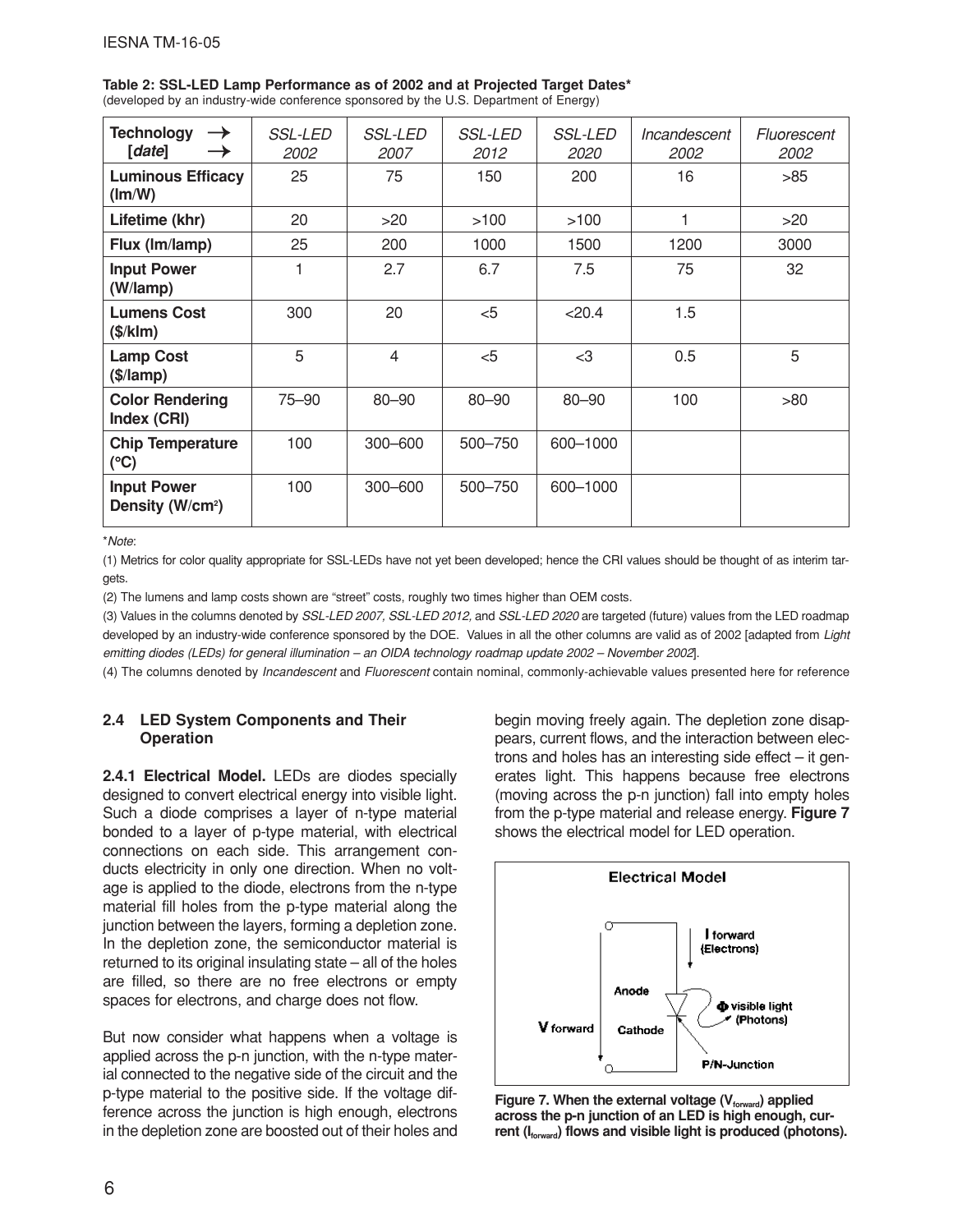**2.4.2 Power Source.** LEDs are low-voltage currentdriven devices. Power sources include electronic circuit choices such as drivers and switch-mode power supplies. A single direct-current (dc) power source may drive one LED or a cluster of LEDs. Essentially there are three ways to design a dc power source for driving an LED cluster: a series circuit, a matrix circuit with one resistor for the entire circuit, and a matrix circuit with one resistor for each LED. Each design option has advantages and disadvantages that depend on the end application and its lighting requirements.

**2.4.3 Thermal Interface.** Die-to-luminaire thermal resistance, thermal stress, and temperature gradients within the LED are all critical to successful LED system operation. The die-to-luminaire thermal resistance must be less than about 30°C/W (achievable with current high-power LED packaging). Thermal stress reduction requires excellent thermal management so that temperature gradients within the package, particularly at the package/chip interface, are minimized. Thermal management is especially important for multiple-color LED illumination strategies, as the temperature sensitivities of GaN-based and AlInGaP-based LEDs are significantly different. In-package electronics may be required that dynamically adjust the ratio of blue, red, and green to maintain a constant white point.

**2.4.4 Optical Coupling.** Typically, an LED package uses an optically-clear material (encapsulant) to form a lens atop the LED die. In some cases, such as the T-1<sup>3</sup> package, this material forms the body of the whole device. This provides an optical path, a mechanical means to hold everything together, and protection for the wire bond to the die. As an optical element, the encapsulant should have a high index of refraction and good stability in the presence of humidity, high temperature, and high intensity light. Often additional collimation or tertiary optics is required to properly direct the light from LEDs or LED arrays.

#### **2.5 Limitations**

**2.5.1 Vibration.** LEDs are solid-state devices that do not use gases or filaments. Thus extremely high reliability against mechanical shocks and vibrations is achieved.

**2.5.2 Moisture.** Individual LEDs are reasonably moisture-tolerant. However, the electronic circuitry that surrounds them in a system is not. LED systems must be properly designed and tested to assure they will operate in a high-moisture environment.

**2.5.3 Temperature.** For high brightness solid-state lighting, high operating current densities (and thus high junction temperatures) are necessary. To date,

reliability of AlInGaP LEDs show dependence on both current density and junction temperature. More light output degradation occurs whenever either of these parameters is increased. Therefore, it is critical that the specified LED junction temperature not be exceeded for effective LED system operation. A welldesigned system will follow the LED manufacturer's junction temperature guidelines. Whenever LED systems are deployed in extreme temperature environments, contact the system manufacturer for guidance.

**2.5.4 Lumen Depreciation.** Lumen depreciation is the lighting attribute most often used to determine the useful life of LED sources. LEDs do not fail abruptly; instead, they dim with time. Although a "100,000 hour" life is commonly cited, it is not an accurate description of an LED's useful or meaningful life. Many LEDs will still emit some light at 100,000 hours, although the amount might not be enough for many applications. It is now common to quote "70 percent of original light output" as the light required for most illumination needs. Therefore, industry committees are now recommending that "70 percent lumen maintenance at 50,000 hours of use" be adopted as a standard for LED sources in illumination applications.

LEDs of different colors do not have identical lumen depreciation rates. Various packaging materials and manufacturing methodologies can also influence depreciation rates in the same base color. When a system uses multiple-color LEDs, the driver/control software should take into account these varied depreciation rates so that system performance change is minimized over time.

For illumination applications, white LEDs have been studied by independent research laboratories, and the resulting lumen maintenance data have been published (see **Figure 8**).

It is important that the customer specify exactly what LEDs the manufacturer will install in the finished product. Lumen depreciation curves should be provided upon request. Of critical importance is that the expected LED performance is only possible if the LED manufacturer's published operating specifications are met. The lumen depreciation specification of the luminaire must allow for system operation. Thermal management, control, current levels, and other electrical considerations must be taken into account. If the application requires the longevity of a properly integrated LED system, it is recommended that the luminaire manufacturer provide the specifier with systemlevel lumen depreciation data.

**2.5.5 Reducing Batch Variations.** With the current manufacturing technology, small (but noticeable) vari-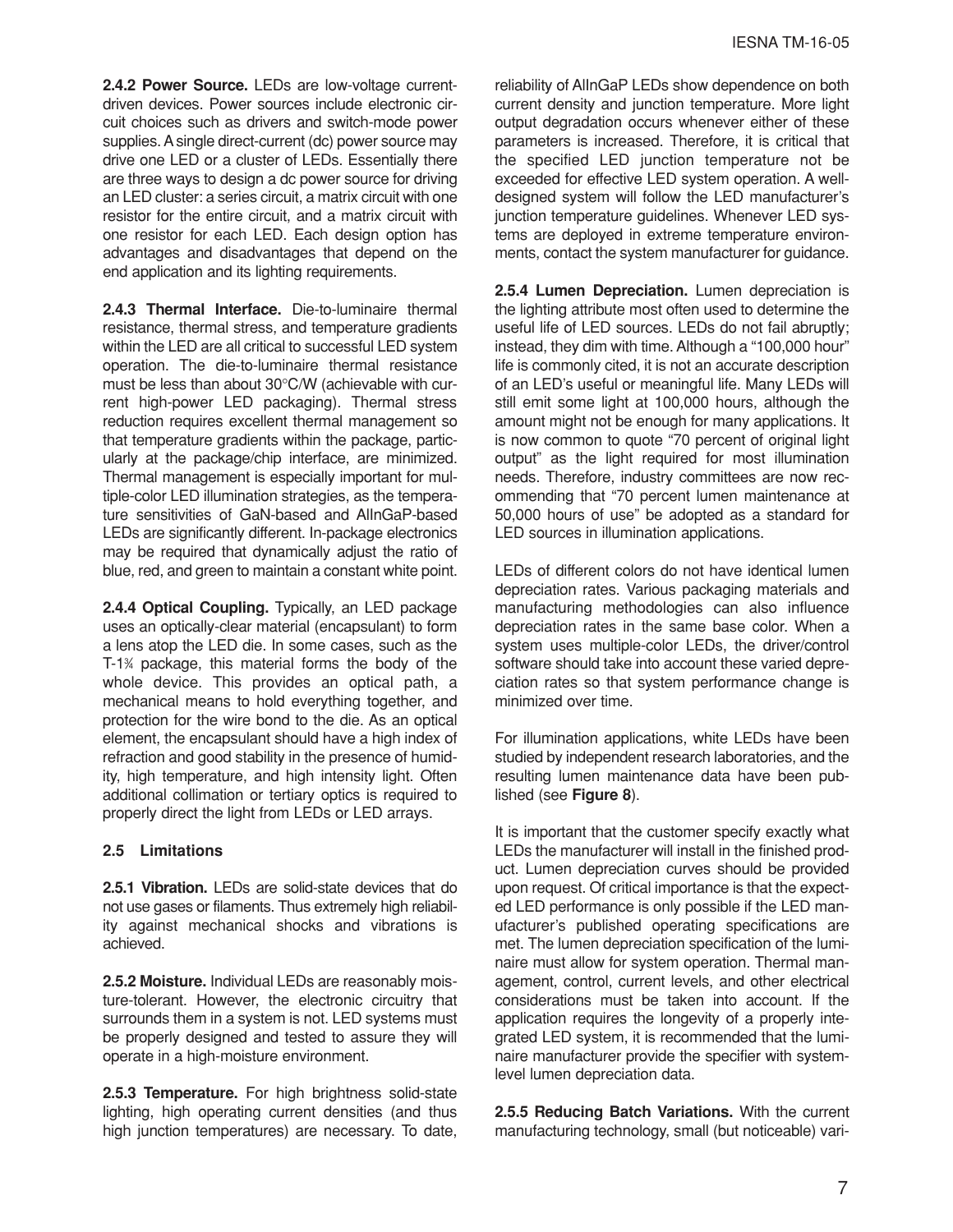

**Figure 8: Lumen maintenance data at room temperature for two types of white LEDs: curve "a" describes a 5-mm white LED driven at 20 mA; curve "b" is for a high-power white LED (adapted from N. Narendran and L. Deng, "Performance characteristics of light emitting diodes,** *Proceedings of the IESNA Annual Conference***, pp. 157-164, Illuminating Engineering Society of North America, Salt Lake City, Utah, August 4-7, 2002)**

ations in initial color appearance and light output occur between LEDs. To reduce the variation within batches, manufacturers test and sort the LEDs into bins. This way, customers can purchase LED batches with a consistent appearance.

**2.5.6 Chip-level Light Extraction.** Though already an efficient light source, LEDs still have a long way to go before their full potential is realized. While up to 95 percent of the electrons passing through LEDs produce photons, the LED chip itself is effectively a "photon trap" – most of the light generated is internally reflected by the chip surfaces and absorbed, creating heat. Only about 15 percent of the light gets out of the LED package.

Manufacturers are developing techniques to improve the light extraction from LED chips. There is also research underway at the quantum level regarding the material structure itself that will further augment efficiency.

The efficacy of individual LEDs varies by material type, packaging, radiation pattern, phosphors, and processing. The best LEDs in production today deliver 10 to >55 lm/W. (Experimental LED dies in the research labs have already yielded greater than 100 lm/W.) The efficacy range can best be observed by color. The luminous efficacy of a representative manufacturer's production run of 1-watt LEDs (as of 2004) is shown in **Table 3**:

From a lighting system perspective, there are two important factors to note regarding LED system efficiency, *energy efficiency* and *utilization efficiency*:

1. A solid-state LED luminaire must be considered a lighting system and the total *energy efficiency* of the system must be accounted for, not just the efficiency of the LEDs. For instance, LED luminaires that use twenty 1-watt LEDs will consume

| Table 3: Luminous Efficacy of Production Run 1-watt |  |  |
|-----------------------------------------------------|--|--|
| LEDs (as of 2004)                                   |  |  |

| Color               | Wavelength<br>(nm) | <b>Efficacy</b><br>(lm/W) |
|---------------------|--------------------|---------------------------|
| White (5500 K)      |                    | 25                        |
| Warm white (3200 K) |                    | 22                        |
| Green               | 530                | 30                        |
| Blue                | 470                | 10                        |
| Red                 | 625                | 44                        |
| Red-Orange          | 617                | 55                        |
| Amber               | 590                | 36                        |

more than 20 watts because the driver and other design elements in the luminaire also use energy. Depending on the efficiency of these other elements, the total power consumption for the luminaire could be 21-25 watts. When specifying the entire energy requirements for a site, the total power consumption of each luminaire should be taken into account.

2. With LED luminaires the *utilization efficiency* of the produced light must also be taken into account. LEDs typically provide directed light, whereas conventional non-reflector lamps emit omni-directional light. This directional quality can actually be turned to considerable advantage in a properly engineered LED luminaire. For instance, consider a High Pressure Sodium (HPS) lamp delivering 100 lm/W vs. an amber LED yeilding 50 lm/W. In a directional application (e.g., light for a pathway), light from the HPS lamp must be collected and re-directed. Generally, the smoother the beam pattern and the sharper the cut-off, the lower the system efficacy. Thus, to place even light on a pathway, the HPS luminaire might deliv-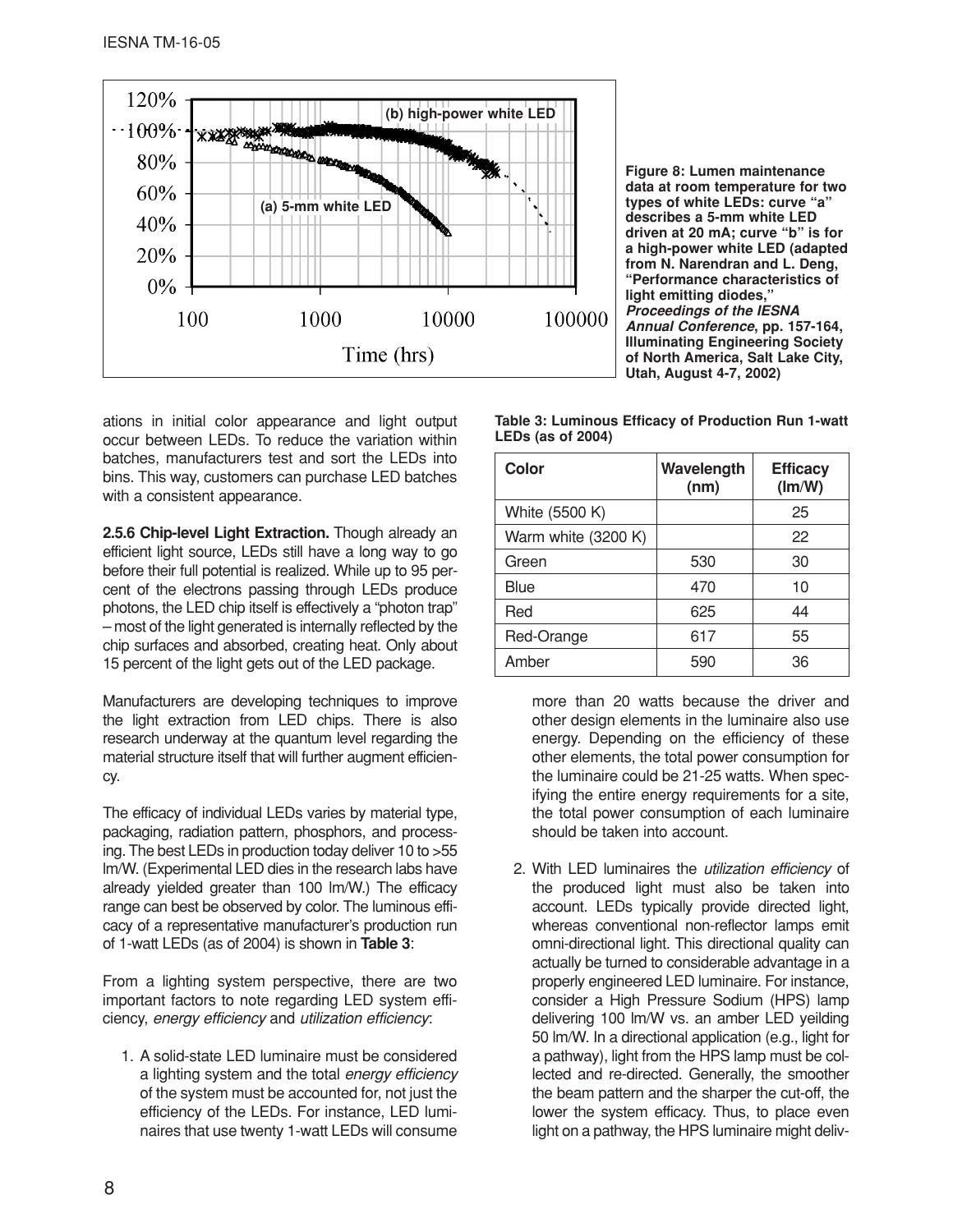er only 40 percent of the lamp's luminous flux onto the surface. Such a luminaire, with a 100 lm/W HPS lamp inside, has a system efficacy of just 40 lm/W. Now consider light from LEDs that is typically directed from the outset. For path lighting, the necessary optics need only collimate the light. Assuming the same need for beam control (and assuming a 20 percent loss from luminaire optics), a 50 lm/W amber LED will also deliver 40 lm/W to the path surface. While this simple example underestimates the efficiencies of both HPS pathway lights and LED optics, the significantly higher utilization efficiencies possible with LEDs in directional applications (relative to conventional sources) should be considered.

**2.5.7 Light Degradation and Color Uniformity.**One of the key limitations affecting LEDs is temperature. The maximum die junction temperature will vary from one LED manufacturer to another, so it is best to refer directly to each manufacturer's specification sheet. A common maximum junction temperature rating is 135°C (275°F), although many manufacturers continue to improve upon this number. A good rule of thumb is that the higher the design junction temperature, the faster the light output will degrade. To establish a specific light degradation rate, caution demands an appropriate luminaire design. For a minimum die junction temperature, things such as ambient temperature and the thermal resistance of the overall package must be accounted for. Most leading LED manufacturers offer technical support in this area. It is recommended that designers contact them directly with any detailed questions about heat dissipation.

An area of limitation for "white" LEDs is full distribution color uniformity because white LEDs have a range of chromaticity coordinates. Compared to fluorescent lamps, the range is wider and produces noticeable color differences to the human eye. But batch binning is often not necessary since multiple LEDs are usually required and the light from all these LEDs is blended together. Distribution effects can be further minimized by using a lightly tinted color filter/gel or by having an acrylic lens for the design made from tinted resins. These practices are already common to fluorescent luminaire applications.

#### **2.6 Specifications**

The general specifications for LEDs as of 2002, as well as the anticipated roadmapped values were developed by an industry-wide conference sponsored by the U.S. Department of Energy (see **Table 2**).

#### **2.7 Safety**

Since LEDs are low-voltage devices, LED systems

are safer than other lamp systems that require high voltages. In addition, visible-wavelength LEDs do not generate appreciable amounts of ultra-violet or infrared. If the application involves high-flux LEDs deliverring a very collimated light pattern, eye safety standards may be applicable and should be investigated. For more information refer to the ANSI/IESNA RP-27 publication series on photo biological safety.

#### **2.8 Environmental and Disposal Issues**

As LED systems become more efficient, the environmental benefits from decreased energy consumption will increase. Since LEDs are solid-state devices, they do not contain mercury, glass, filaments, or gases. Because LEDs are small and have long lifetimes, their use might reduce the material flow entering the wastestream. Consult local regulations concerning disposal.

#### **3.0 LED APPLICATIONS**

#### **3.1 Existing Applications**

**Traffic Signage –** The traffic signage market has a largely incandescent base and includes traffic signals, pedestrian signs ("ped heads"), highway sign panels, railroad signals, marine navigation, and beacon lights at airports. The main drivers for conversion to LEDs are higher efficiency, reduced maintenance, and increased visibility.

**Architectural –** LEDs lend themselves to architectural lighting. Various shapes and sizes are available in a wide variety of colors that easily adapt to multiple *exterior* and *interior* tasks.

- *Exterior:* Exterior effects can be achieved easily with LED lighting. The wide variety of colors can be controlled to produce a changing semblance based on particular variables such as the time of day or season. Due to their long life, LEDs can be used in hard-to-reach areas where maintenance is difficult. Such areas include bridges, stairs, walkways, and building structure outlines. There are already installations where 4-8 stories of architectural building elements are illuminated with LED arrays. As LED light output levels keep rising, architectural lighting use will continue to expand.
- *Interior:* Their rich colors, long life, low operating costs, and tremendous design flexibility make LEDs a serious choice for interior decorative lighting and feature lighting. LEDs already provide mood and effect lighting in many clubs and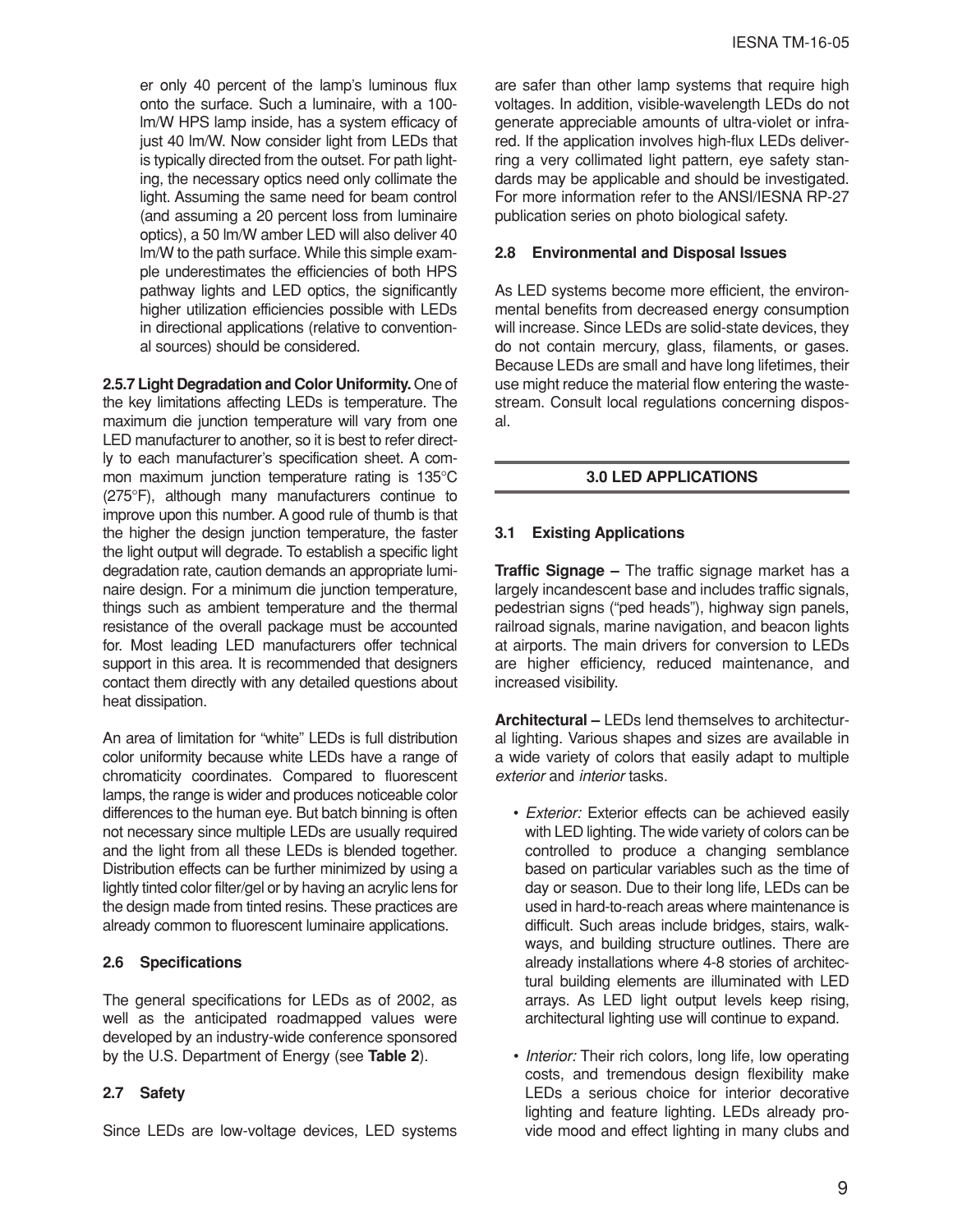restaurants. Mall food courts, kiosks, seasonal displays, movie theaters, gaming, and point-ofsale displays are just some of the other interior areas that can similarly benefit.

**Signage –** While backlighting with fluorescent lamps is still economical and practical for signs with large surface areas, LEDs are advantageous for the smaller sizes. Current use includes exit signs, channel letters\*, and street signs. Long life and superior visibility make LEDs an excellent choice during emergency conditions.

**Safety –** Long life, directional output, and design flexibility make LEDs a good choice for exit signs, ingress/egress lighting, walkway lighting, and step lighting. For ingress/egress lighting, one popular use involves embedding LED strips into the floor of spaces that are often dark or that only have low-level lighting (such as a movie theater). LED strips are also designed into passenger aircraft to provide light during emergency conditions. Walkway and step lighting can also benefit from such LED strips.

**Automotive –** In automotive interiors, LEDs serve as switch indicators and map lights. On automotive exteriors, LEDs are found in center (high mount) stop lamps, rear combi-lamps (stop, turn, tail), side marker lights, and mirror puddle lamps† .

**Displays –** LEDs can be used for backlighting liquid crystal displays, or they can be the display itself (called an "active display"). In some cases, LEDs are displacing traditional sources such as electro-luminescent (EL) and cold cathode fluorescent (CCFL). One disadvantage in using LEDs for backlighting is non-uniformity over the display area. Active displays include moving messages, marquis, building façade graphics, and scoreboards. These active displays take advantage of the control available over each discrete LED's state and brightness. A very dynamic presentation can thus be created.

**Task Lighting –** LEDs can provide *task lighting* for desks, workstations, and display-cases; *downlighting* for elevators and emergency applications; *appliance lighting* for refrigerators and vending machines; and *portable lighting* for flashlights, miners' lights, and dive lights.

**Medical Lighting –** Dental headlamps and microscope illuminators exemplify LEDs applied to medical illumination. Additionally, certain LED wavelengths will activate some chemical reactions. Such LEDs are now being used for curing dental epoxies in the mouth and for photocuring compounds used to treat skin cancer, acne, and other dermatological imperfections.

#### **3.2 Potential Future Applications**

**General Lighting –** Because they are nearly point sources, LEDs can deliver directed light efficiently to small areas. Their compactness enables the design flexibility of unobtrusive and architecturally blended luminaires. Ruggedness enables LEDs to mount in highstress positions. Moreover, it may be possible to program their color and direction for optimal interaction with the human eye. However, designers are still at a very early stage in understanding how new LED applications might emerge based on the following advantages:

- steady output color at all levels of illumination
- ability to continuously vary output color
- simplified and flexible design for mounting and for luminaires
- ease of integration with advanced lighting controls for buildings
- low voltage operation permitting safe power distribution
- ease of miniaturization the small size of the light source means new LED-based lighting equipment can be smaller, thinner, and lighter
- simple structure no special devices needed to control the lighting while the components count in the support equipment is reduced
- flexible and efficient light distribution solid-state lighting devices can be manufactured as flat packages of any shape that can be placed on floors, walls, ceilings, or even furniture, and coupled to light pipes (or other distribution systems)

**Feature Lighting –** Because solid-state lighting has the unique ability to maintain its luminous efficacy even at very low outputs, dimmability will likely prove an important feature. Moreover, it may be possible to change the color and quality of the light simply by altering the currents that drive LED chips mounted in the lamp.

**Automotive –** Already announced for 2005 model year cars are forward-projection daytime running lamps. Full LED headlamps are expected to be in production by 2007 or 2008.

**Large Screen, LCD Display Backlighting –** LED backlighting for liquid crystal display (LCD) screens is currently under development by most major display

<sup>\* &</sup>quot;Channel letters" are opaque alphanumeric letters used in sign lighting that have the shape of a channel on their back side to accept a linear light source, such as a fluorescent lamp or string of LEDs.

<sup>† &</sup>quot;Mirror puddle lamps" are LED lights on the underside of exterior car mirrors that illuminate the area around the car door. This (hopefully) permits automobile passengers to notice puddles before stepping into them.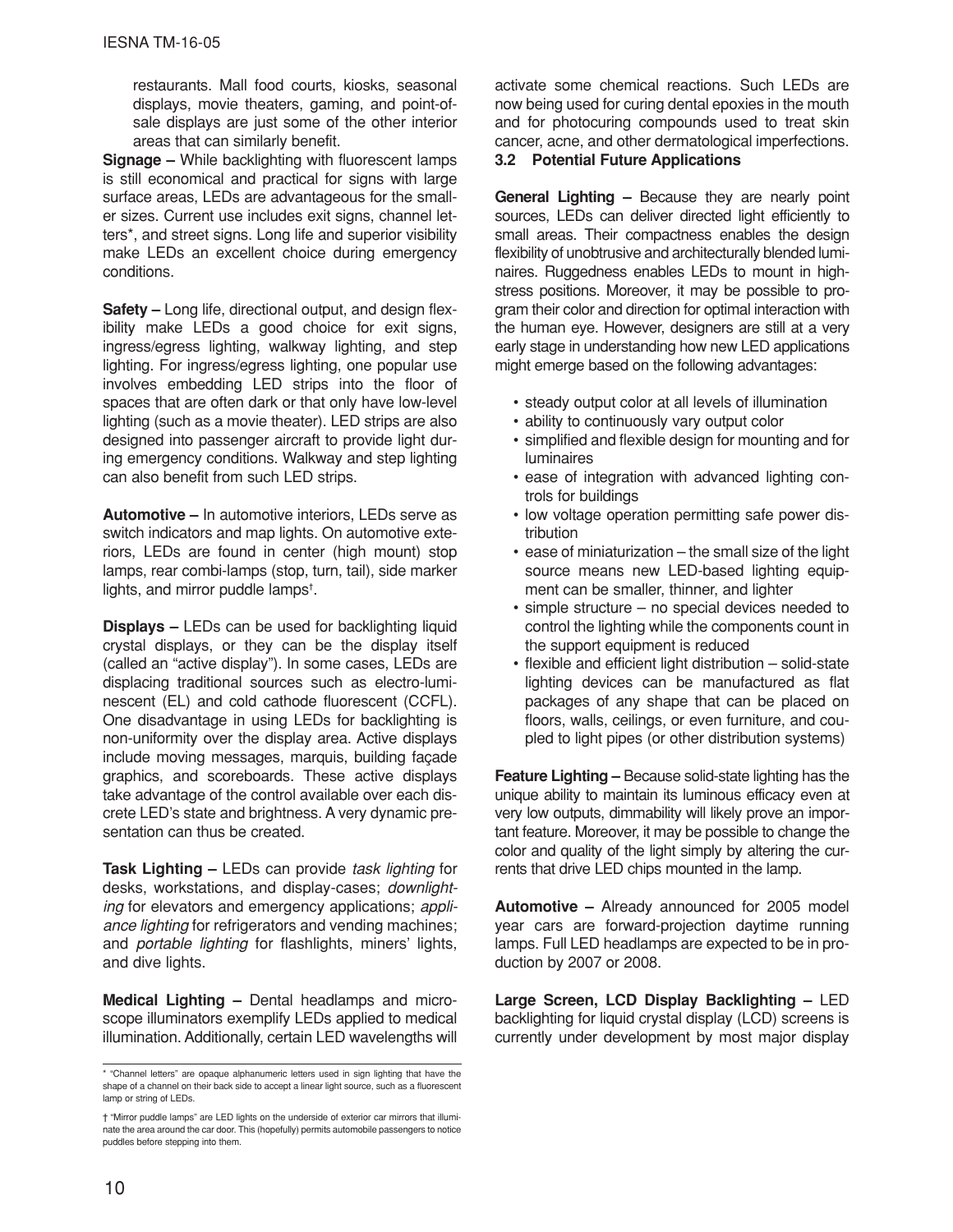#### **Annex A – For Further Reading**

- 1. *Characterizing LEDs for general illumination applications: mixed-color and phosphor-based white sources*, Nadarajah Narendran, Nishantha Maliyagoda, Lei Deng, Richard M. Pysar, 12/1/2001, International Society for Optical Engineering (SPIE).
- 2. *Color and brightness discrimination of white LEDs*, Patricia Rizzo, Andrew Bierman, Mark S. Rea, 11/1/2002, International Society for Optical Engineering (SPIE).
- 3. *GaN-based light-emitting diodes suitable for white light*, Takashi Mukai, Motokazu Yamada, Tomotsugu Mitani, et al, 7/1/2003, International Society for Optical Engineering (SPIE).
- 4. *Golden Dragon High Flux LED*, Osram, www.osram-os.com
- 5. *High power LED*, 4/1/2003, US patent.
- 6. *InGaAs resonant-cavity light-emitting diodes*, Jan Muszalski, Maciej Bugajski, et al, 10/1/2003, International Society for Optical Engineering (SPIE).
- 7. *Introduction to Solid-State Lighting*, Arturas Zukauskas, Michael S. Shur, Remis Caska, 2002, John Wiley & Sons, New York.
- 8. *LED drive circuit*, Hoshino, et al, 9/30/2003, US patent.
- 9. *LED driver circuit with PWM output*, Min et al, 7/1/2003, US patent.
- 10. *LED lighting systems*, John Bullough, 2003, Rennselaer Polytechnic Institute, Lighting Research Center, National Lighting Product Information Program, www.lrc.rpi.edu/programs/NLPIP/ publicationdetails.asp?id=885&type=2
- 11. *LED*, Georgia St. Univ., http://hyperphysics.phyastr. gsu.edu/hbase/electronic/ledcon.html#c1
- 12. *Light emitting diodes (LEDs) for general illumination– an OIDA technology roadmap update 2002*, J. Tsao, 10/1/2002, Optoelectronics Industry Development Association (OIDA), http://lighting.sandia.gov/ lightingdocs/OIDA\_SSL\_LED\_Roadmap\_Full.pdf
- 13. *Light emitting diodes*, Bill Wilson, 6/17/2003, Connection Project, www.cnx.rice.edu/content/new26
- 14. *Light emitting diodes*, E. Fred Schubert, 2003, Cambridge University Press.
- 15. "Light-Emitting Diodes," *Wiley Encyclopedia of Electrical and Electronics Engineering*, 11, 326, E. F. Schubert and J. N. Miller, 1999, John Wiley & Sons, New York.
- 16. *Luxeon warm white*, Lumileds, 10/17/2003, http://www.lumileds.com/pdfs/DS47.PDF
- 17. *Maximizing lumen output of LEDs for automotive exterior signal lighting applications*, Lawrence G. Conn, 7/1/2003, International Society for Optical Engineering (SPIE).
- 18.O*rganic Light-Emitting Devices*, edited by Joseph Shinar, 2003, Springer.
- 19.*Solid state lighting*, Sandia, 2003, www.lighting. sandia.gov/index.htm
- 20.*Thermal challenges facing new-generation lightemitting diodes (LEDs) for lighting applications*, James Petroski, 11/1/2002, International Society for Optical Engineering (SPIE).
- 21.*White light emitting phosphor blends for LED devices*, Srivastava, et al, 9/16/2003, US patent.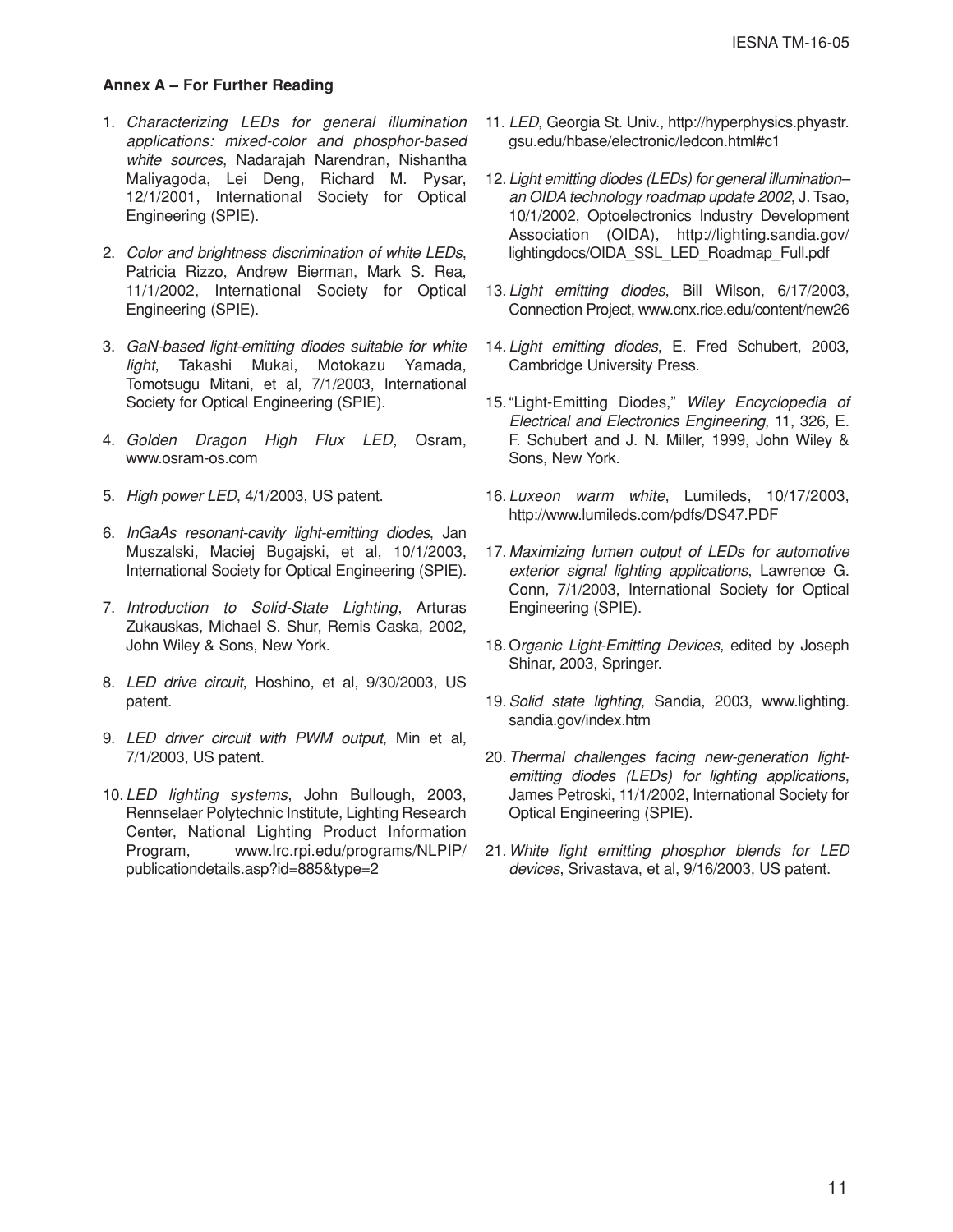#### **Annex B – Glossary**

**AlInGaN (Aluminum Indium Gallium Nitride)** semiconductor materials used to make LEDs. Mixtures of these particular elements primarily produce blue, green, and white LEDs. Also referred to as InGaN, GaN, and nitride.

**AlInGaP (Aluminum Indium Gallium Phosphide)** semiconductor materials used to make LEDs. Mixtures of these particular elements primarily produce red and amber LEDs.

**ambient lighting** lighting throughout a general area.

**ambient temperature** temperature of the surrounding environment.

**array** see **LED array**.

**bin, rank, batching, sorting,** or **grouping** a subset of the full distribution of product produced in LED manufacturing. During the manufacturing process there are many variables in determining LED characteristics and, as a result, performance can vary from LED to LED. Variations occur in both light output and electrical characteristics, and LEDs are often sorted depending on particular values for these variations. LED manufacturers typically test and identify color, flux or intensity, and forward voltage for each individual LED, then package them in these subsets for ease of manufacturing.

**candela, cd** unit of luminous intensity. One candela equals one lumen per steradian.

**candlepower, cp** luminous intensity expressed in candelas.

**chip** a very small square of semi-conducting material. Also known as a "die," it is the "active" light-emitting component of LEDs.

**color** see **dominant wavelength**. LEDs are formulated to emit specific colors. In order to specify LEDs, it is beneficial to identify the color or dominant wavelength range required for your application. Some applications may have color constraints in order to meet specific government specifications or regulatory guidelines.

**color bin** LEDs are sorted according to their wavelength or CIE chromaticity coordinates into different groupings or "bins."

**controller** see **LED driver**.

**CSA** Canadian Standards Association.

**current control technology** this is the technology present in drivers that allows the operation of LEDs at their specified current without the use of resistors or other current-limiting components.

**current regulator** see **LED driver**.

**die** see **chip**.

**diode** usually a semiconductor device that conducts electric current in one direction only.

**dominant wavelength** a quantitative measure of the color of LEDs as perceived by the human eye. Wavelengths are represented on the perimeter of the CIE chromaticity diagram and are usually measured in nanometers (a billionth of a meter).

**driver** see **LED driver**.

**efficacy** a measure of the luminous efficiency of a light source, efficacy is the quotient of the total luminous flux emitted by the total lamp power input, expressed in lm/W.

**energy band gap** the energy separation between the top of the valence band and the bottom of the conduction band for electrons in a semiconductor.

**FCC** Federal Communications Commission.

**forward current** current through a diode in the direction of its greatest conduction. See also **reverse current**.

**forward voltage (VF)** the voltage across a diode for a given forward current. See also **reverse voltage**.

**GaN** see **AlInGaN**.

**HID** high intensity discharge.

**IC** integrated circuit.

**illuminance** density of the luminous flux incident at a point on a surface. It is the quotient of the luminous flux divided by the area of the surface when the latter is uniformly illuminated.

**InGaN** Indium Gallium Nitride. See **AlInGaN**.

**intensity bin** LEDs are sorted according to their intensity values into different groupings or "bins."

**junction** see **p-n junction**.

**LCD** liquid crystal display.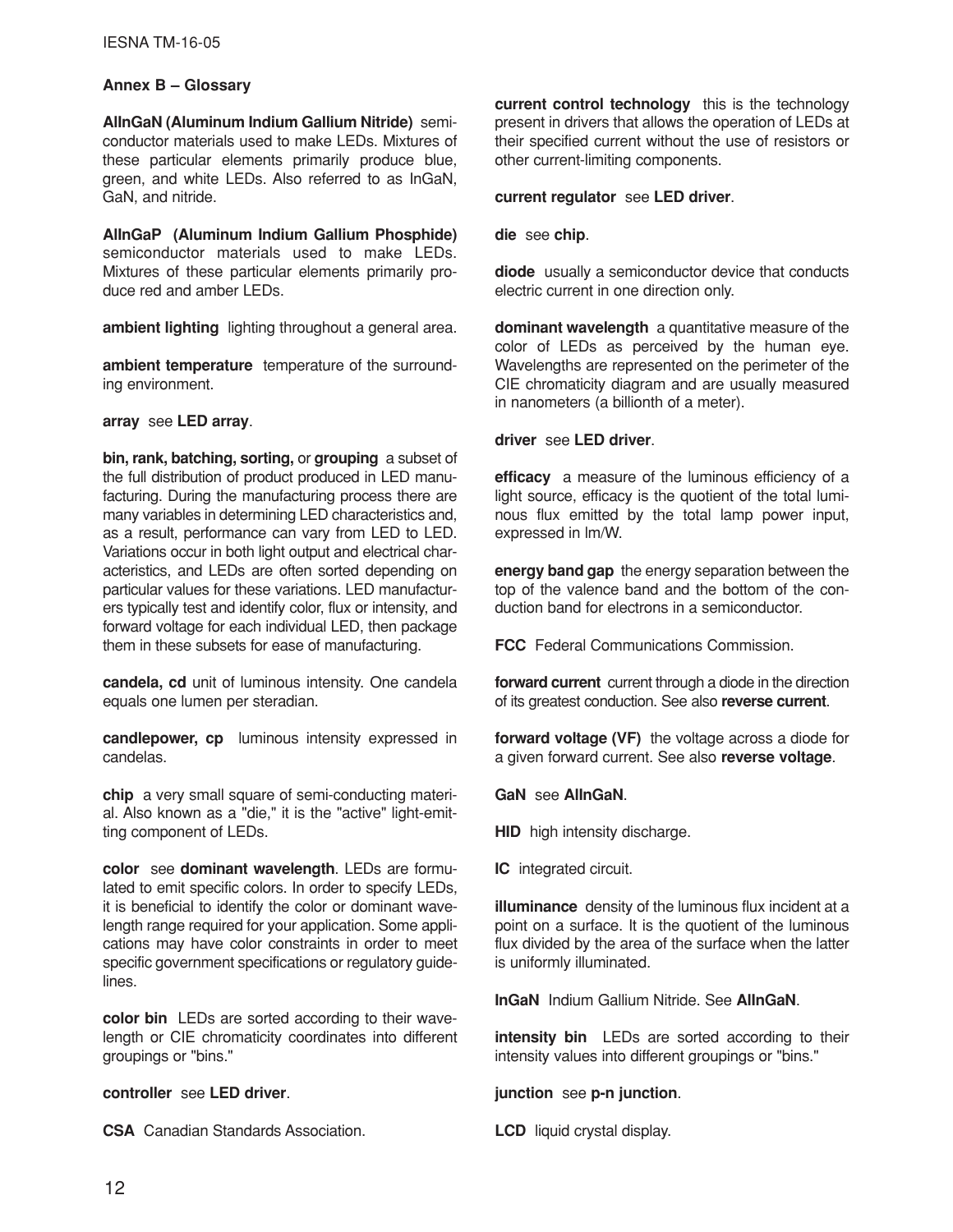**LD** laser diode.

**leadframe** a metallic frame used for mounting and connecting LED chips. The leadframe functions as the electrical path for the device.

**LED (light emitting diode)** a compound semiconductor, p-n junction device (diode) that converts electrical energy directly into a discrete color of light. LEDs are created from formulations of III-V compounds – combinations of elements from columns III and V in the periodic table. Their energy band gaps span the range appropriate for visible and near-UV light emission.

**LED array** clusters of LEDs assembled onto a mechanical surface.

**LED binning** see **bin**.

**LED driver (current regulator)** LED drivers effectively provide the same function as ballasts in traditional lighting products. Drivers regulate power to the LED, thereby controlling the brightness or intensity of the LED. The driver system converts the supply voltage to a dc voltage and provides a dc output current to the LED. It holds the current at a constant level/output over variable supply voltage ranges.

**LED lighting system** in LED lighting systems, the basic elements needed to create effective light are the power source, the LED driver, heat management components, and the LED or LED array. The LED driver is the power regulator for the system. Often, collimation and/or secondary optics are needed to maximize light utilization. In more complex systems, communications protocols (software) might be necessary to control the use of the light.

**lumen, lm** the SI unit of luminous flux, equal to the luminous flux emitted per unit solid angle by a standard point source having a luminous intensity of 1 candela.

**luminance** density of luminous flux leaving a surface in a particular direction. It is the quotient of the luminous intensity of the source in the direction of measurement by the projected area of the source in that direction.

#### **luminous efficacy** see **efficacy**.

**luminous intensity** a measure of the directional quantity of light generally expressed in candelas. It is defined as luminous flux per unit solid angle (steradian) in a given direction.

**milliampere, mA** a unit of electrical current equal to one one-thousandth of an ampere.

**MRO** maintenance, repair, and operation.

**MTBF** mean time between failures.

**n-type semiconductor** a semiconductor which has an excess of conduction electrons. It is produced by adding trace amounts other elements to the original semiconductor crystal (such as adding phosphorus to silicon).

#### **nitride** see **AlInGaN**.

**OLED** organic light emitting diode. A light-emitting device built with organic (plastic) semiconductors (compared to LEDs built with inorganic semiconductors).

**p-type semiconductor** a semiconductor which has an excess of conducting holes. It is produced by adding trace amounts of other elements to the original pure semiconductor crystal (such as adding gallium to silicon).

**package** a pre-assembled LED unit. LEDs are available in a variety of packages, from surface mount devices to leaded through-hole devices. Common through-hole package sizes include 3 mm (T-1), and 5 mm (T-13 ⁄4) diameters. Surface mount packages are available in small-signal (20 mA) and power packages (up to 1 A).

**parallel** electrical condition where a group of LEDs operates under the same voltage provided by a single driver. If one LED expires, the rest continue to operate.

**peak wavelength** for a light source, the wavelength at which maximum radiant power is produced. See also **dominant wavelength**.

**p-n junction** the actual junction of the two types of semiconductor materials used in the construction of the LED die.

**reverse current** current flowing through a diode in the direction opposite to the direction of maximum conduction.

**reverse voltage (VR**) voltage across the diode for a given reverse current.

**series** electrical condition where a series of LEDs operates from current provided by a single driver. Should one LED expire (creating an open circuit), the others in the series will not operate.

**steradian, sr** the common unit used to measure solid angle, equal to a unit area cut in the surface of the unit sphere. Since the surface area of the unit sphere is